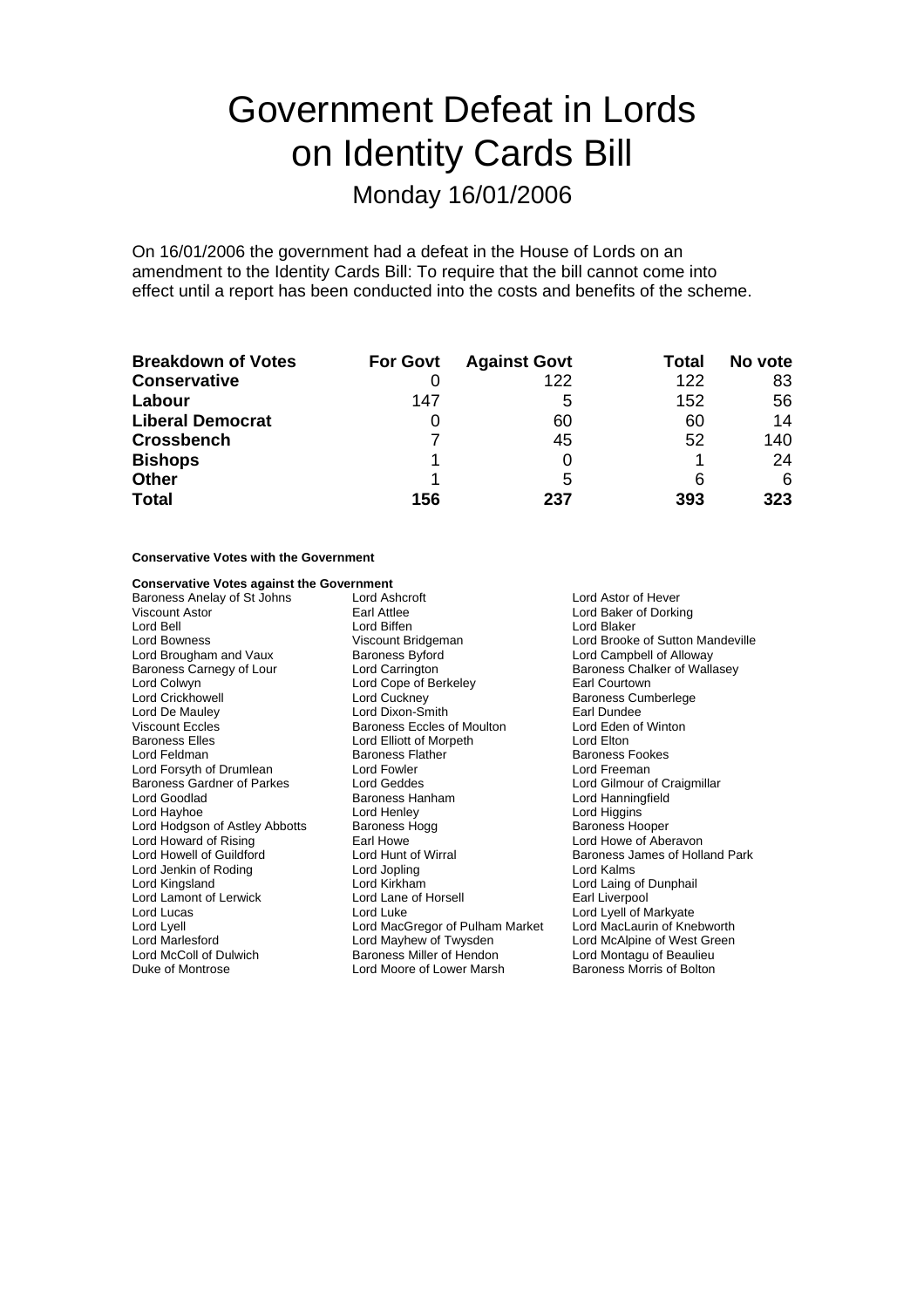Lord Newton of Braintree **Baroness No.**<br>Baroness O'Cathain **Baroness Earl Onslow** Lord St John of Fawsley **Lord Steinberg**<br>
Lord Strathclyde **Lord Steinberg** Lord Wade of Chorlton **Lord Wakeham**<br>1995 Lord Windlesham Baroness Wilcox Lord Windlesham

**Labour Votes with the Government**

Baroness Ashton of Upholland Lord Bach Lord Bach Lord Bassam of Brighton Lord Bassam of Brighton Lord Bernstein of Craigweil Cord Baroness Billingham Lord Berkeley Lord Bernstein of Craigweil Lord Bilston **Communist Communist Communist Communist Communist Communist Communist Communist Communist Communist Communist Communist Communist Communist Communist Communist Communist Communist Communist Communist Communis** Lord Brooke of Alverthorpe Lord Brookman Lord Brooks of Tremorfa Lord Carter of Coles **Viscount Chandos** Chandos Lord Christopher<br>
Baroness Clark of Calton **Lord Clarke of Hampstead** Lord Clinton-Davis Baroness Clark of Calton **Lord Clarke of Hampstead** Lord Clinton-Davis<br>Baroness Cohen of Pimlico **Lord Corbett of Castle Vale** Baroness Corston Baroness Cohen of Pimlico Lord Corbett of Castle Vale Baroness Corstonant Corp.<br>Baroness Crawley Lord Cunningham of Felling Baroness David Baroness Crawley **Lord Cunningham of Felling**<br>
Lord Davies of Oldham Baroness Dean of Thornton-Lord Donoughue Lord Drayson Lord Drayson<br>
Lord Evans of Temple Guiting Lord Evans of Parkside Lord Exans of Thoroton Lord Evans of Temple Guiting Lord Evans of Parkside<br>Baroness Farrington of Ribbleton Lord Faulkner of Worcester Baroness Farrington of Ribbleton Lord Faulkner of Worcester Lord Filkin<br>
Lord Foster of Bishop Auckland Lord Foulkes of Cumnock Lord Fyfe of Fairfield Lord Foster of Bishop Auckland Lord Foulkes of Cumnock<br>Baroness Gale **Lord Fairman** Lord Gavron Baroness Gale <sup>1</sup> 1986 Lord Gavron 1986 Baroness Gibson of Market Rasen<br>Lord Giddens 1986 Baroness Golding 1986 Lord Goldsmith Lord Gordon of Strathblane Lord Gould of Brookwood Lord Grabiner<br>
Lord Gregson Lord Griffiths of Burry Port Lord Grocott Lord Harris of Haringey Lord Harrison<br>
Lord Haskel Cord Haworth Baroness Henig Baroness Hilton of Eggardon Lord Hogg of Cumbernauld<br>Baroness Hollis of Heigham Lord Howarth of Newport Baroness Howells of St Dav Baroness Hollis of Heigham Lord Howarth of Newport Baroness Howells of St Davids<br>
Lord Hoyle Cord Hoyle Lord Hoyle Lord Hughes of Woodside Lord Hunt of Chesterton Lord Hunt of Kings Heath Lord Irvine of Lairg Baroness Jay of Paddington Lord Jones<br>
Lord Cord King of West Bromwich Lord Kinnock<br>
Lord Cord Kinnock Lord Kinnock Lord Kirkhill **Lord Lea of Crondall** Lord Lipsey Lord Lofthouse of Pontefract Lord Macdonald of Tradeston<br>
Lord Mackenzie of Framwellgate Lord MacKenzie of Culkein Lord Mason of Barnsley Lord Mackenzie of Framwellgate Lord MacKenzie of Culkein Lord Mason of Barnsl<br>Baroness Massey of Darwen Lord Maxton Culkein Baroness McDonagh Baroness Massey of Darwen Lord Maxton Lord Maxton Baroness McDonagh<br>
Baroness McIntosh of Hudnall Lord McIntosh of Haringey Lord McKenzie of Luton Baroness McIntosh of Hudnall Lord McIntos<br>Lord Mitchell **Lord Moonie** Baroness Morris of Yardley **Lord Morris of Manchester** Lord Morris of Manchester Lord Morris of Aberavon Lord Pendry<br>
Lord O'Neill of Clackmannan Lord Paul Lord O'Neill of Clackmannan Lord Paul<br>
Baroness Pitkeathley Lord Plant of Highfield Baroness Pitkeathley **Lord Plant of Highfield** Lord Ponsonby of Shulbrede<br>Baroness Prosser **Lord Prime Lord Prime Consoling Consoli**tion Cord Radice Baroness Prosser in Europe Lord Prys-Davies<br>
Baroness Ramsay of Cartvale Lord Randall of St Budeaux Baroness Ramsay of Cartvale Lord Randall of St Budeaux Baroness Rendell of Babergh<br>
Lord Richard Lord Robertson of Port Ellen Lord Rooker Lord Richard **Lord Robertson of Port Ellen** Lord Rooker<br>
Lord Rosser **Contains Baroness Royall of Blaisdon** Lord Sainsbury of Turville

Lord Mowbray and Stourton **Lord Moynihan**<br>
Lord Newton of Braintree **Conney Baroness Noakes Lord Murton Carl Northesk**<br>
Lord Newton of Braintree **Baroness Noakes** Earl Onslow **Baroness Park of Monmouth Lord Peyton of Yeovilly**<br>
Baroness Platt of Writtle Baroness Perry of Southwark Lord Peyton of Yeovil Baroness Platt of W<br>
Lord Plummer of St Marylebone Lord Quinton Corress Rawlings Lord Plummer of St Marylebone Lord Quinton Corress Raylings Raylings Raylings Raylings Raylings Raylings Raylings Raylings Raylings Raylings Raylings Raylings Raylings Raylings Raylings Raylings Raylings Raylings Raylings **Lord Rotherwick Lord Saatchi**<br>
Lord Selsdon **Lord Saatchi**<br>
Baroness Sharples Baroness Seccombe<br>
Lord Selsdon Baroness Sharples<br>
Lord Shaw of Northstead Baroness Shephard of Northwold Lord Skelmersdale Lord Shaw of Northstead Baroness Shephard of Northwold Lord Skelmersdale Lord Tebbit **Communist Communist Communist Communist Communist Communist Communist Communist Communist Communist Communist Communist Communist Communist Communist Communist Communist Communist Communist Communist Communist** Baroness Trumpington **Mater Communist Communist Communist Communist Communist Communist Communist Communist Co**<br>
Lord Wadde of Choriton **Lord Wakeham** Communist Communist Communist Communist Communist Communist Communist C

Lord Adonis<br>
Lord Adonis **Baroness Amos**<br>
Baroness Andrews **Lord Archer of Sandwell Lord Ashley of Stoke**<br>
Lord Ashley of Stoke Lord Archer of Sandwell Lord Ashley of Stoke<br>
Lord Bach<br>
Lord Bassam of Brighton Lord Campbell-Savours<br>
Viscount Chandos<br>
Lord Christopher Exaroness Dean of Thornton-le-Fylde Lord Dixon<br>Lord Dravson Lord Dubs Baroness Golding<br>Lord Gould of Brookwood Lord Griffiths of Burry Port Lord Grocott<br>
Lord Harrison Cord Lord Hart of Chilton Lord King of West Bromwich Lord Kinnock Lord Lea of Crondall Lord Moonie<br>
Lord Morris of Manchester<br>
Lord Morris of Aberavon Baroness Royall of Blaisdon

Lord Taylor of Warwick<br>Lord Trefgarne

Baroness Hayman Lord Hughes of Woodside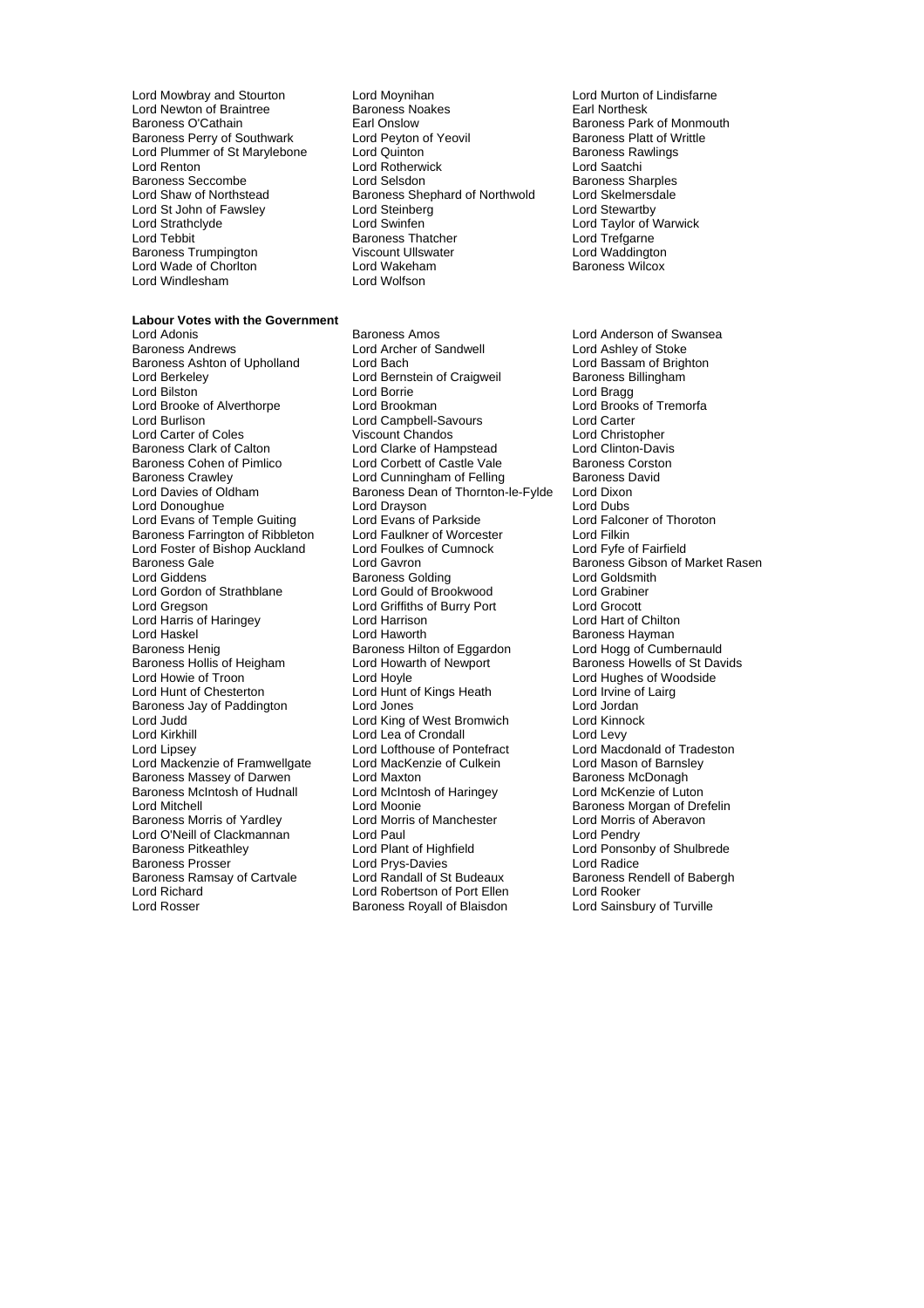Lord Tomlinson **Lord Triesman**<br>
Lord Tunnicliffe **Lord Turnberg** Lord Warner Lord Warner Lord Williams of Elvel Lord Winston Baroness Whitaker<br>Lord Williams of Elvel Lord Winston

Baroness Scotland of Asthal Lord Sewel Viscount Simon Lord Smape Cord Snape Lord Soley<br>
Lord Strabolgi Cord Strabolgi Cord Care Baroness Symons of Vernham Dean Lord Taylor of Blackburn Earoness Symons of Vernham Dean Lord Taylor of Black<br>Lord Temple-Morris Baroness Thornton Baroness Taylor of Bolton Lord Temple-Morris **Baroness Thornton Corporation**<br>
Lord Tomlinson Lord Triesman Lord Triesman Lord Tunnicliffe **Lord Turnberg** Lord Turnberg **Baroness Uddin**<br>
Lord Warner **Baroness Whitaker Baroness Whitaker** Lord Whitty

**Labour Votes against the Government** Lord Ahmed Lord Barnett **Baroness Kennedy of The Shaws** 

Lord Rea Lord Sheldon

#### **Liberal Democrat Votes with the Government**

#### **Liberal Democrat Votes against the Government**

Lord Chidgey Lord Dholakia Lord Dykes Lord Phillips of Sudbury

Lord Addington Lord Alderdice Lord Avebury Baroness Barker Baroness Bonham-Carter of Yarnbury Lord Bradshaw<br>Lord Chidgev Lord Dholakia Lord Bradshaw Lord Dykes Lord Ezra <sup>V</sup>iscount Falkland Baroness Falkner of Margravine<br>
Lord Fearn Cord Garden Baroness Falkner of Margravine Lord Goodhart **Lord Greaves** Cord Greaves **Baroness Hamwee**<br>Baroness Harris of Richmond Lord Holme of Cheltenham Lord Kirkwood of Kirkhope Baroness Harris of Richmond Lord Holme of Cheltenham Lord Kirkwood of Kirkhoped Lord Lester of Herne Hill Cord Lester of Herne Hill Cord Lester of Herne Hill Cord Lester of Herne Hill Cord Lester of Herne Hill Cord Lester Lord Linklater of Butterstone Lord Mackie of Benshie Cord Maclennan of Rogart Baroness Maddock<br>
Earl Mar and Kellie Cord McNally Cord McNally Baroness Miller of C Earl Mar and Kellie **Early Access 20** Lord McNally **Baroness Miller of Chilthorne Domer**<br>
Lord Mexample **Baroness Northover**<br>
Lord Oakeshott of Seagrove Bav **Example 20 Baroness Northover Lord Oakeshott of Seagrove Bay**<br>
Lord Razzall<br>
Lord Razzall<br>
Lord Redesdale Lord Rennard Lord Roberts of Llandudno Lord Rodgers of Quarry Bank Lord Russell-Johnston Lord Sandberg<br>
Raroness Sharp of Guildford Lord Shutt of Greetland Baroness Scott of Needham Market Baroness Sharp of Guildford Lord Shutt of Current Corp.<br>
Lord Smith of Clifton Lord Steel of Aikwood Lord Taverne Lord Smith of Clifton **Lord Steel of Aikwood** Lord Taverne Lord Taverne<br>
Lord Thomas of Gresford Baroness Thomas of Walliswood Lord Thomson of Monifieth Baroness Thomas of Walliswood Lord Thomson Lord Tope Baroness Tonge The Lord Tope Cord Tope Cord Tordoff<br>
Lord Tvler Cord Tummel<br>
Lord Tvler Cord Vallace of Tummel<br>
Lord Tvler Cord Vallace of Saltaire Lord Vallance of Tummel Baroness Walmsley Lord Watson of Richmond Baroness Williams of Crosby

#### **Crossbench Votes with the Government**

Lord Dahrendorf Baroness Greengross Lord Marsh Viscount Montgomery of Alamein Lord Moser **Baroness Murphy** Baroness Murphy Bishop of Oxford **Example 2** Lord Powell of Bayswater **Crossbench Votes against the Government**

Lord Cameron of Lochbroom Lord Chorley Lord Cobbold<br>
Lord Cameron of Lochbroom Lord Chorley Lord Cobbold<br>
Lord Craig of Radley Lord Condon Lord Craig of Radley Viscount Colville of Culross Lord Condon Lord Craig of Viscount Colville of Culross Lord Condon Craig Condon Lord Craig of Viscount Craig of Viscount Craig of Radio Baroness Darcy de Knayth Lord Dearing Baroness D'Souza Earl Erroll Lord Fellowes Baroness Howe of Idlicote Lord Hylton Lord Laird Lord Monson **Lord Neill of Bladen**<br>
Lord Palmer **Lord Patel** Lord Rees-Mogg Lord Ryder of Wensum Lady Saltoun of Abernethy Viscount Slim<br>
Lord St John of Bletso Carroll Baroness Stern Viscount Tenby Lord St John of Bletso **Baroness Stern Charlors** Viscount Tenby<br>
Lord Walpole **Baroness Warnock** Viscount Waverley Lord Walpole<br>
Lord Williamson of Horton<br>
Lord Wright of Richmond

Lord Ackner The Communic Corporation of Viscount Allenby of Megiddo Corporation Lord Alton of Liverpool<br>
Lord Ampthill Corporation Lord Bhatia Corporation Corporation Corporation Corporation Corporation Corporation Lord Bhatia **Campion Company Company** Viscount Bledisloe<br>
Lord Chorley **Lord Cobbold** Baroness Darcy de Knayth Lord Dearing<br>Earl Erroll Lord Fellowes **Baroness Fritchie Lord Greenway Report Cord Greenway Lord Haird**<br>Lord Hylton Lord Patel **Lord Ramsbotham**<br>
Lord Rix **Lord Rogan** 

Lord Woolmer of Leeds

Earl Glasgow

Baroness Young of Hornsey